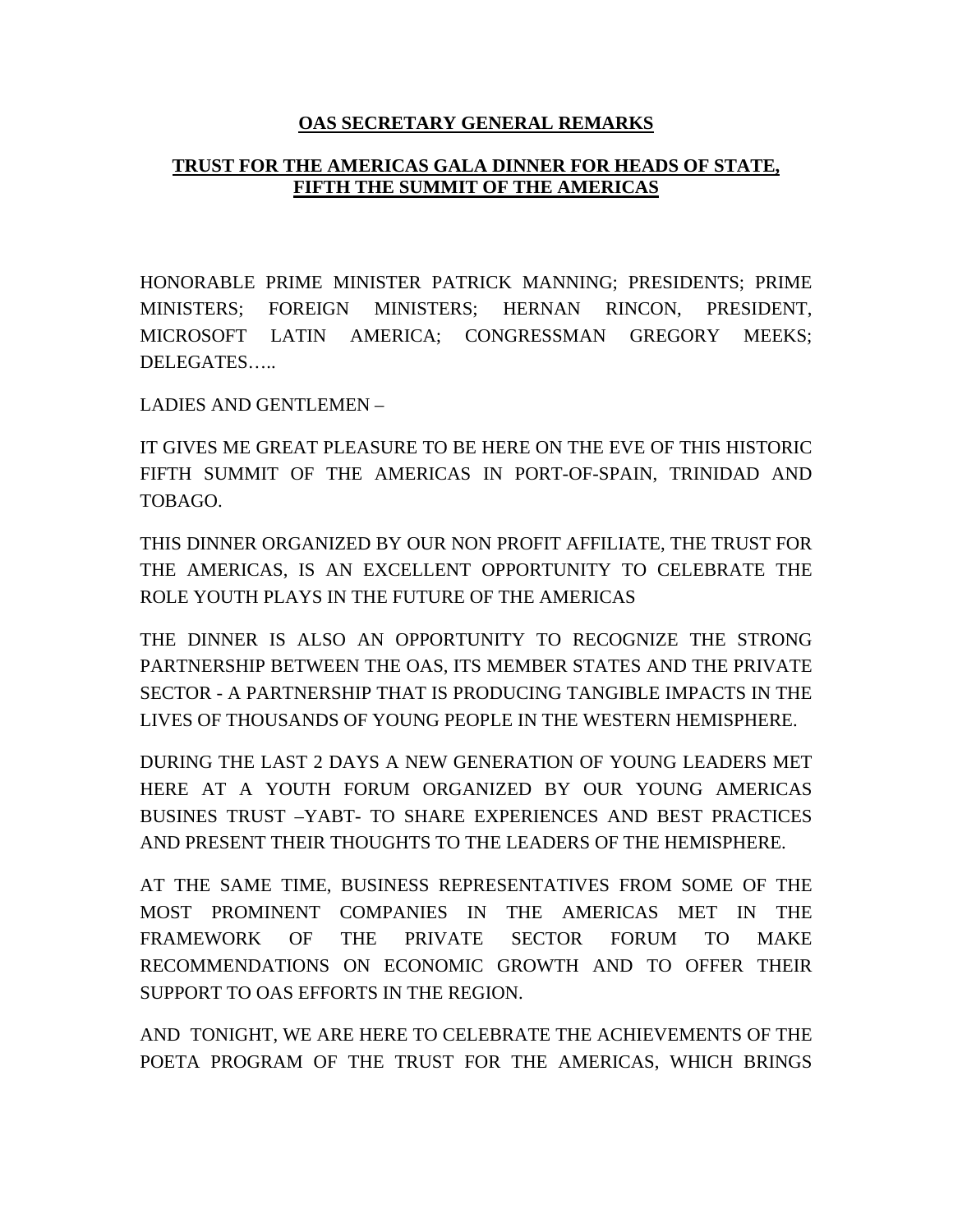PRIVATE SECTOR AND GOVERNMENT TOGETHER TO EMPOWER THE HEMISPHERE'S YOUTH.

POETA IS ONE OF THE MAJOR OAS YOUTH INITIATIVES. IT PROVIDES TECHNOLOGY TRAINING, SOCIAL SKILLS AND EMPLOYMENT TO LOW INCOME AND DISABLED YOUTH AND PEOPLE WITH DISABILITIES IN 18 COUNTRIES OF THE AMERICAS.

A PROGRAM LIKE POETA IS ESPECIALLY IMPORTANT BECAUSE ALMOST TWO-THIRDS OF THE POPULATION IN LATIN AMERICA AND THE CARIBBEAN – ALMOST 350 MILLION PEOPLE – ARE UNDER 35 YEARS OLD.

ADDITIONALLY, AT LEAST 90 MILLION PEOPLE IN THE HEMISHPERE ARE DISABLED.

BUT DESPITE ISSUES SUCH AS UNEMPLOYMENT AND VIOLENCE, I ALWAYS FEEL ENCOURAGED WHEN I HEAR TESTIMONIES SUCH AS THE ONE VIDEO WE JUST SAW, IN WHICH YOUNG PEOPLE TALK IN POSITIVE TERMS ABOUT THEIR FUTURE.

THROUGH POETA THE OAS/TRUST OFFERS YOUTH AND PEOPLE WITH DISABILITIES TRAINING, ACCESS TO TECHNOLOGY AND EMPLOYMENT OPPORTUNITIES CREATED BY THE PRIVATE SECTOR.

I WOULD LIKE TO ENCOURAGE EVERYONE HERE TONIGHT TO SUPPORT THE POETA INITIATIVE AND YOUNG PEOPLE IN THE HEMISPHERE AS A WHOLE. WE SHOULD NOT ALLOW THIS DIFFICULT CLIMATE TO PREVENT US FROM EXERCIZING OUR POLITICAL WILL IN SUPPORT OF YOUTH, ESPECIALLY THOSE MOST VULNERABLE AND OFTEN FORGOTTEN.

WE AT THE OAS ARE HAPPY FOR THE SUPPORT OF THE GOVERNMENT AND PRIVATE SECTOR AGENCIES THAT CONTINUE TO SUPPORT INITIATIVES SUCH AS POETA, WHICH CONTINUE TO REACH THOUSANDS OF YOUNG PEOPLE YEARLY.

WE ARE COMMITTED TO STRENGTHENING OUR EFFORTS IN THIS AREA AND AT THE SAME TIME, CALL ON OUR GOVERNMENTS, THE NATIONAL AND INTERNATIONAL BUSINESS COMMUNITIES AND DONOR INSTITUTIONS TO RECOMMIT TO CREATING THE ECONOMIC, SOCIAL AND POLITICAL CONDITIONS THAT WILL ENABLE THE NEXT GENERATION TO